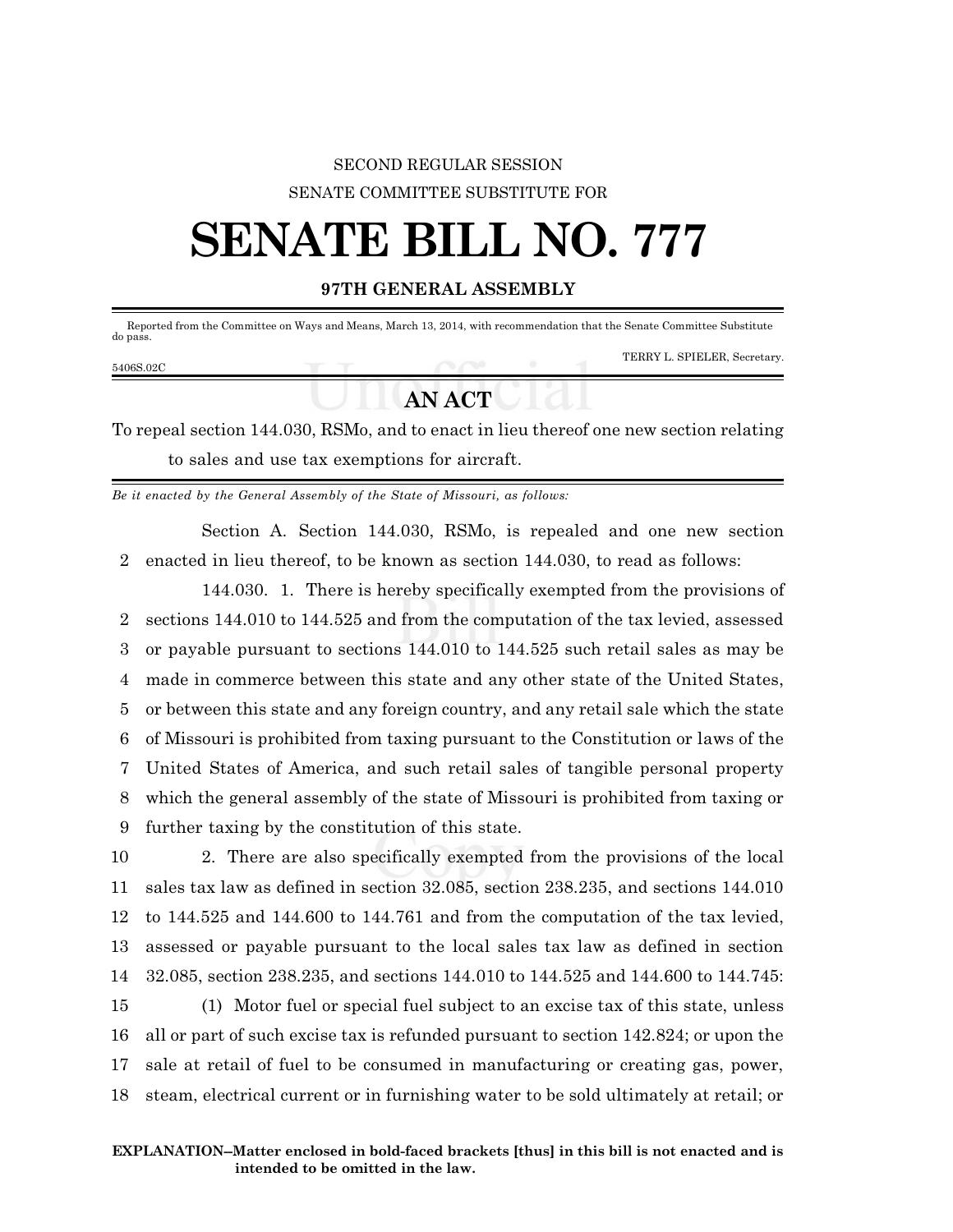feed for livestock or poultry; or grain to be converted into foodstuffs which are to be sold ultimately in processed form at retail; or seed, limestone or fertilizer which is to be used for seeding, liming or fertilizing crops which when harvested will be sold at retail or will be fed to livestock or poultry to be sold ultimately in processed form at retail; economic poisons registered pursuant to the provisions of the Missouri pesticide registration law (sections 281.220 to 281.310) which are to be used in connection with the growth or production of crops, fruit trees or orchards applied before, during, or after planting, the crop of which when harvested will be sold at retail or will be converted into foodstuffs which are to be sold ultimately in processed form at retail;

 (2) Materials, manufactured goods, machinery and parts which when used in manufacturing, processing, compounding, mining, producing or fabricating become a component part or ingredient of the new personal property resulting from such manufacturing, processing, compounding, mining, producing or fabricating and which new personal property is intended to be sold ultimately for final use or consumption; and materials, including without limitation, gases and manufactured goods, including without limitation slagging materials and firebrick, which are ultimately consumed in the manufacturing process by blending, reacting or interacting with or by becoming, in whole or in part, component parts or ingredients of steel products intended to be sold ultimately for final use or consumption;

 (3) Materials, replacement parts and equipment purchased for use directly upon, and for the repair and maintenance or manufacture of, motor vehicles, watercraft, railroad rolling stock or aircraft engaged as common carriers of persons or property;

 (4) Motor vehicles registered in excess of fifty-four thousand pounds, and the trailers pulled by such motor vehicles, that are actually used in the normal course of business to haul property on the public highways of the state, and that are capable of hauling loads commensurate with the motor vehicle's registered weight; and the materials, replacement parts, and equipment purchased for use directly upon, and for the repair and maintenance or manufacture of such vehicles. For purposes of this subdivision "motor vehicle" and "public highway" shall have the meaning as ascribed in section 390.020;

 (5) Replacement machinery, equipment, and parts and the materials and supplies solely required for the installation or construction of such replacement machinery, equipment, and parts, used directly in manufacturing, mining,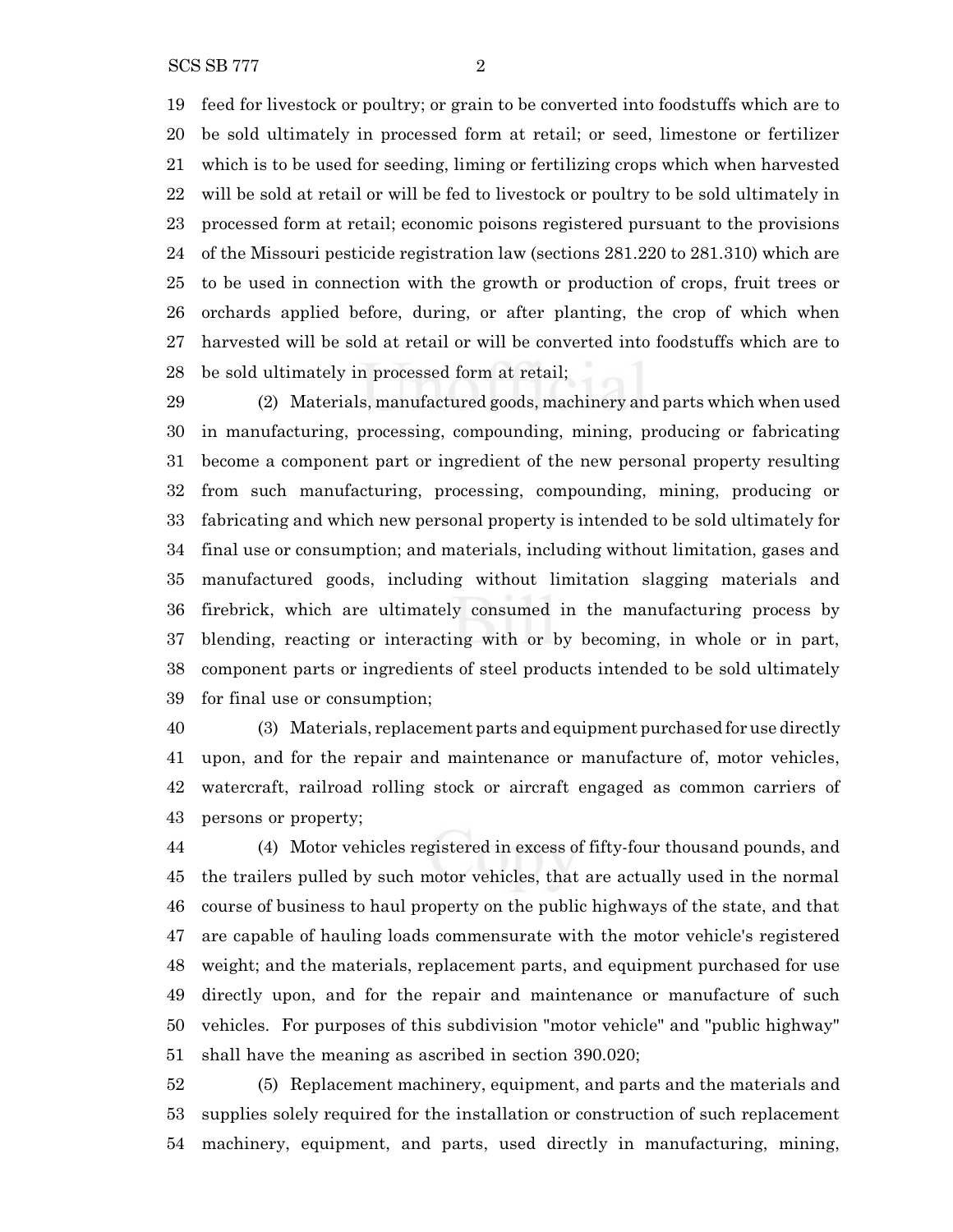SCS SB 777 3

 fabricating or producing a product which is intended to be sold ultimately for final use or consumption; and machinery and equipment, and the materials and supplies required solely for the operation, installation or construction of such machinery and equipment, purchased and used to establish new, or to replace or expand existing, material recovery processing plants in this state. For the purposes of this subdivision, a "material recovery processing plant" means a facility that has as its primary purpose the recovery of materials into a useable product or a different form which is used in producing a new product and shall include a facility or equipment which are used exclusively for the collection of recovered materials for delivery to a material recovery processing plant but shall not include motor vehicles used on highways. For purposes of this section, the terms motor vehicle and highway shall have the same meaning pursuant to section 301.010. Material recovery is not the reuse of materials within a manufacturing process or the use of a product previously recovered. The material recovery processing plant shall qualify under the provisions of this section regardless of ownership of the material being recovered;

 (6) Machinery and equipment, and parts and the materials and supplies solely required for the installation or construction of such machinery and equipment, purchased and used to establish new or to expand existing manufacturing, mining or fabricating plants in the state if such machinery and equipment is used directly in manufacturing, mining or fabricating a product which is intended to be sold ultimately for final use or consumption;

 (7) Tangible personal property which is used exclusively in the manufacturing, processing, modification or assembling of products sold to the United States government or to any agency of the United States government;

 (8) Animals or poultry used for breeding or feeding purposes, or captive wildlife;

 (9) Newsprint, ink, computers, photosensitive paper and film, toner, printing plates and other machinery, equipment, replacement parts and supplies used in producing newspapers published for dissemination of news to the general public;

 (10) The rentals of films, records or any type of sound or picture transcriptions for public commercial display;

 (11) Pumping machinery and equipment used to propel products delivered by pipelines engaged as common carriers;

(12) Railroad rolling stock for use in transporting persons or property in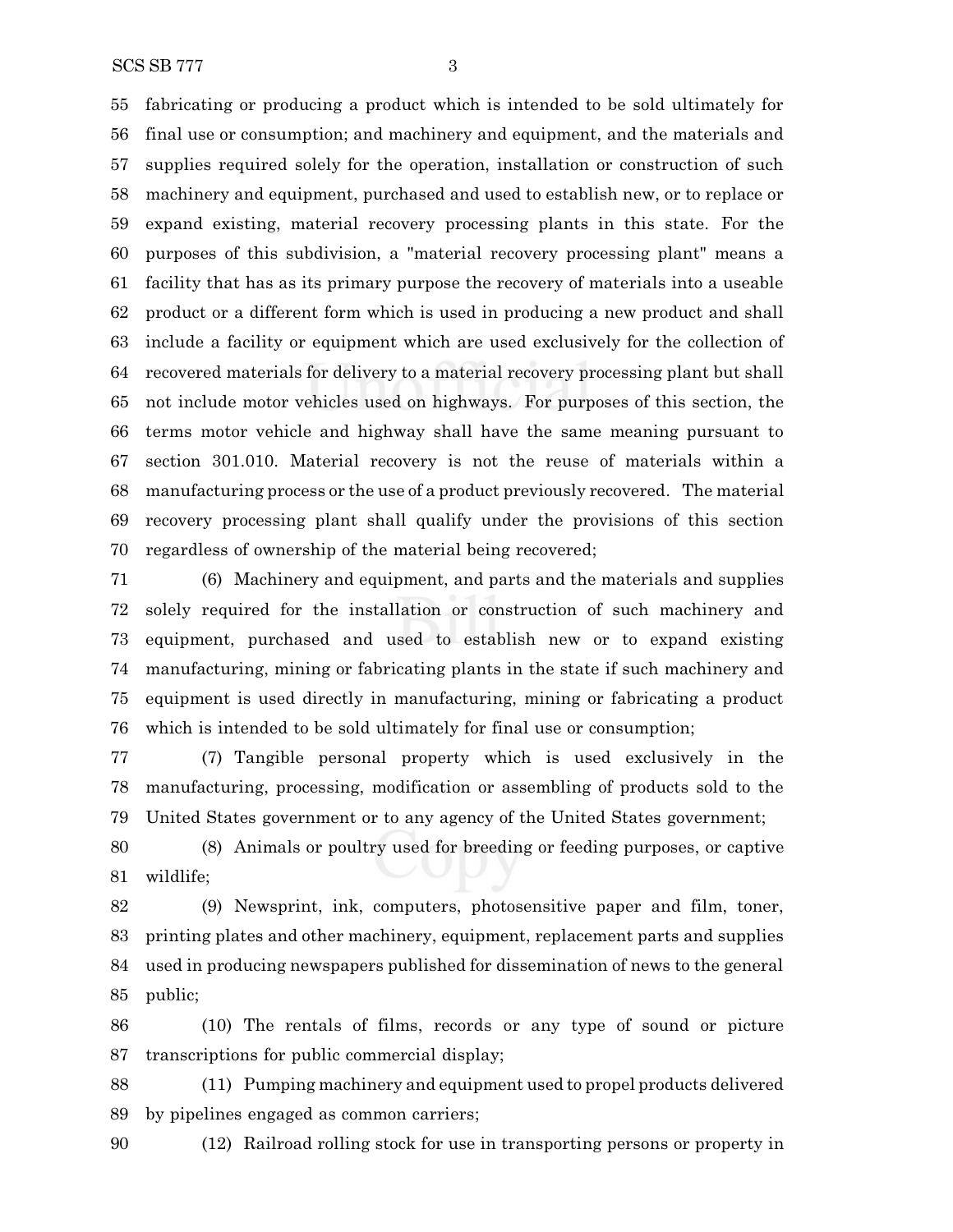interstate commerce and motor vehicles licensed for a gross weight of twenty-four thousand pounds or more or trailers used by common carriers, as defined in section 390.020, in the transportation of persons or property;

 (13) Electrical energy used in the actual primary manufacture, processing, compounding, mining or producing of a product, or electrical energy used in the actual secondary processing or fabricating of the product, or a material recovery processing plant as defined in subdivision (5) of this subsection, in facilities owned or leased by the taxpayer, if the total cost of electrical energy so used exceeds ten percent of the total cost of production, either primary or secondary, exclusive of the cost of electrical energy so used or if the raw materials used in such processing contain at least twenty-five percent recovered materials as defined in section 260.200. There shall be a rebuttable presumption that the raw materials used in the primary manufacture of automobiles contain at least twenty-five percent recovered materials. For purposes of this subdivision, "processing" means any mode of treatment, act or series of acts performed upon materials to transform and reduce them to a different state or thing, including treatment necessary to maintain or preserve such processing by the producer at the production facility;

 (14) Anodes which are used or consumed in manufacturing, processing, compounding, mining, producing or fabricating and which have a useful life of less than one year;

 (15) Machinery, equipment, appliances and devices purchased or leased and used solely for the purpose of preventing, abating or monitoring air pollution, and materials and supplies solely required for the installation, construction or reconstruction of such machinery, equipment, appliances and devices;

 (16) Machinery, equipment, appliances and devices purchased or leased and used solely for the purpose of preventing, abating or monitoring water pollution, and materials and supplies solely required for the installation, construction or reconstruction of such machinery, equipment, appliances and devices;

(17) Tangible personal property purchased by a rural water district;

 (18) All amounts paid or charged for admission or participation or other fees paid by or other charges to individuals in or for any place of amusement, entertainment or recreation, games or athletic events, including museums, fairs, zoos and planetariums, owned or operated by a municipality or other political subdivision where all the proceeds derived therefrom benefit the municipality or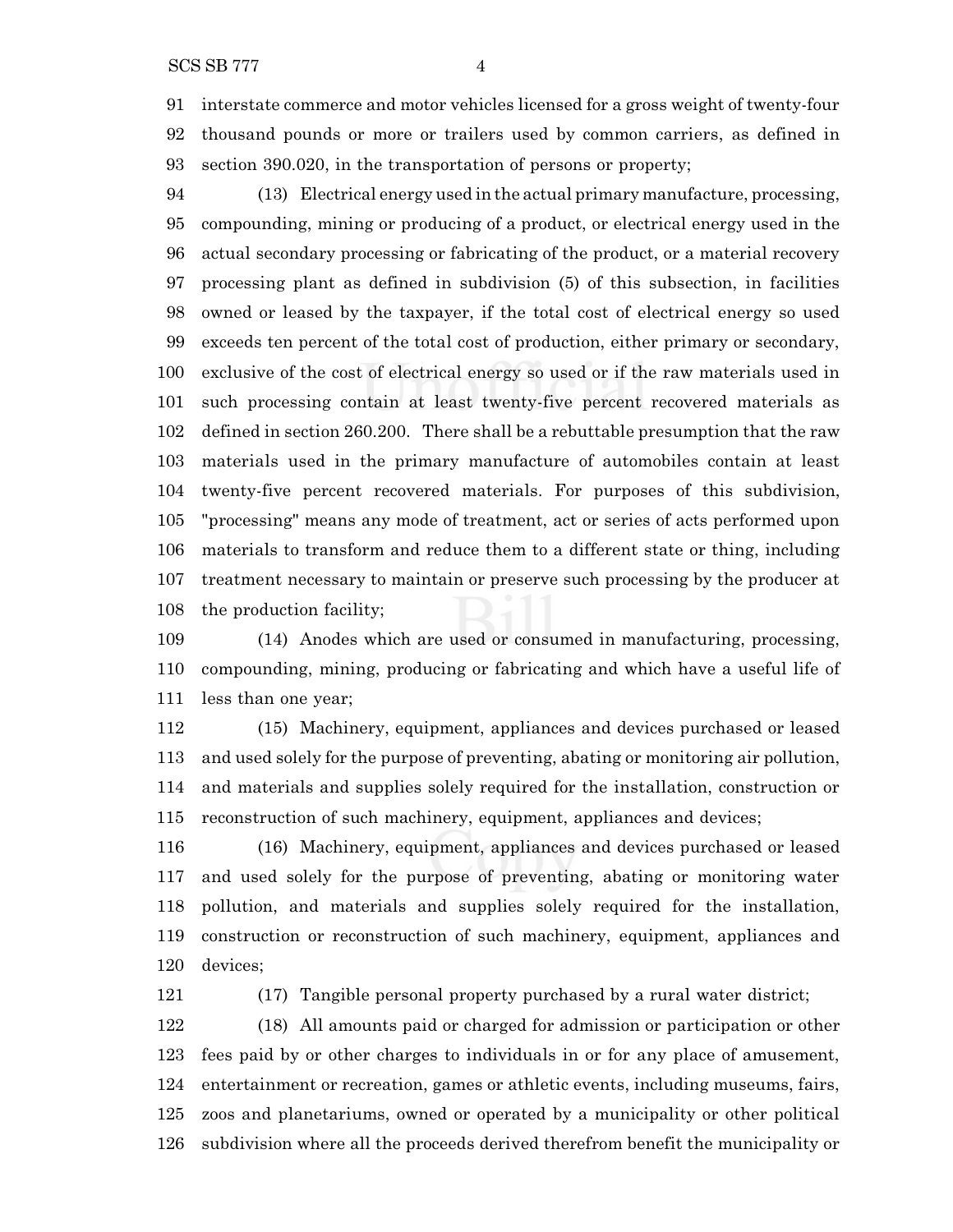other political subdivision and do not inure to any private person, firm, or corporation, provided, however, that a municipality or other political subdivision may enter into revenue-sharing agreements with private persons, firms, or corporations providing goods or services, including management services, in or for the place of amusement, entertainment or recreation, games or athletic events, and provided further that nothing in this subdivision shall exempt from tax any amounts retained by any private person, firm, or corporation under such revenue-sharing agreement;

 (19) All sales of insulin and prosthetic or orthopedic devices as defined on January 1, 1980, by the federal Medicare program pursuant to Title XVIII of the Social Security Act of 1965, including the items specified in Section 1862(a)(12) of that act, and also specifically including hearing aids and hearing aid supplies and all sales of drugs which may be legally dispensed by a licensed pharmacist only upon a lawful prescription of a practitioner licensed to administer those items, including samples and materials used to manufacture samples which may be dispensed by a practitioner authorized to dispense such samples and all sales or rental of medical oxygen, home respiratory equipment and accessories, hospital beds and accessories and ambulatory aids, all sales or rental of manual and powered wheelchairs, stairway lifts, Braille writers, electronic Braille equipment and, if purchased or rented by or on behalf of a person with one or more physical or mental disabilities to enable them to function more independently, all sales or rental of scooters, reading machines, electronic print enlargers and magnifiers, electronic alternative and augmentative communication devices, and items used solely to modify motor vehicles to permit the use of such motor vehicles by individuals with disabilities or sales of over-the-counter or nonprescription drugs to individuals with disabilities, and drugs required by the Food and Drug Administration to meet the over-the-counter drug product labeling requirements in 21 CFR 201.66, or its successor, as prescribed by a health care practitioner licensed to prescribe;

 (20) All sales made by or to religious and charitable organizations and institutions in their religious, charitable or educational functions and activities and all sales made by or to all elementary and secondary schools operated at public expense in their educational functions and activities;

 (21) All sales of aircraft to common carriers for storage or for use in interstate commerce and all sales made by or to not-for-profit civic, social, service or fraternal organizations, including fraternal organizations which have been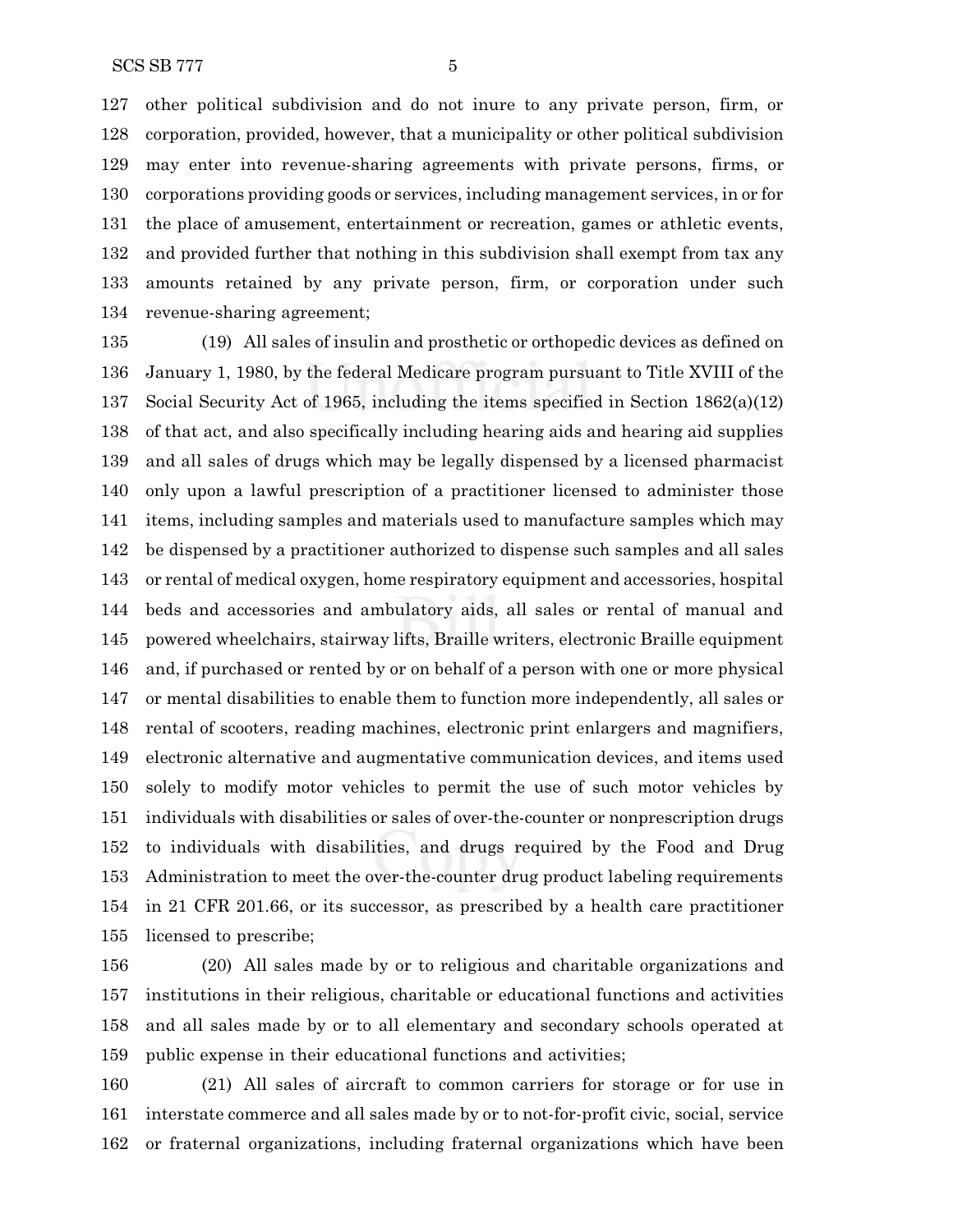163 declared tax-exempt organizations pursuant to Section  $501(c)(8)$  or (10) of the 1986 Internal Revenue Code, as amended, in their civic or charitable functions and activities and all sales made to eleemosynary and penal institutions and industries of the state, and all sales made to any private not-for-profit institution of higher education not otherwise excluded pursuant to subdivision (20) of this subsection or any institution of higher education supported by public funds, and

all sales made to a state relief agency in the exercise of relief functions and

 activities; (22) All ticket sales made by benevolent, scientific and educational associations which are formed to foster, encourage, and promote progress and improvement in the science of agriculture and in the raising and breeding of animals, and by nonprofit summer theater organizations if such organizations are exempt from federal tax pursuant to the provisions of the Internal Revenue Code and all admission charges and entry fees to the Missouri state fair or any fair conducted by a county agricultural and mechanical society organized and operated pursuant to sections 262.290 to 262.530;

 (23) All sales made to any private not-for-profit elementary or secondary school, all sales of feed additives, medications or vaccines administered to livestock or poultry in the production of food or fiber, all sales of pesticides used in the production of crops, livestock or poultry for food or fiber, all sales of bedding used in the production of livestock or poultry for food or fiber, all sales of propane or natural gas, electricity or diesel fuel used exclusively for drying agricultural crops, natural gas used in the primary manufacture or processing of fuel ethanol as defined in section 142.028, natural gas, propane, and electricity used by an eligible new generation cooperative or an eligible new generation processing entity as defined in section 348.432, and all sales of farm machinery and equipment, other than airplanes, motor vehicles and trailers, and any freight charges on any exempt item. As used in this subdivision, the term "feed additives" means tangible personal property which, when mixed with feed for livestock or poultry, is to be used in the feeding of livestock or poultry. As used in this subdivision, the term "pesticides" includes adjuvants such as crop oils, surfactants, wetting agents and other assorted pesticide carriers used to improve or enhance the effect of a pesticide and the foam used to mark the application of pesticides and herbicides for the production of crops, livestock or poultry. As used in this subdivision, the term "farm machinery and equipment" means new or used farm tractors and such other new or used farm machinery and equipment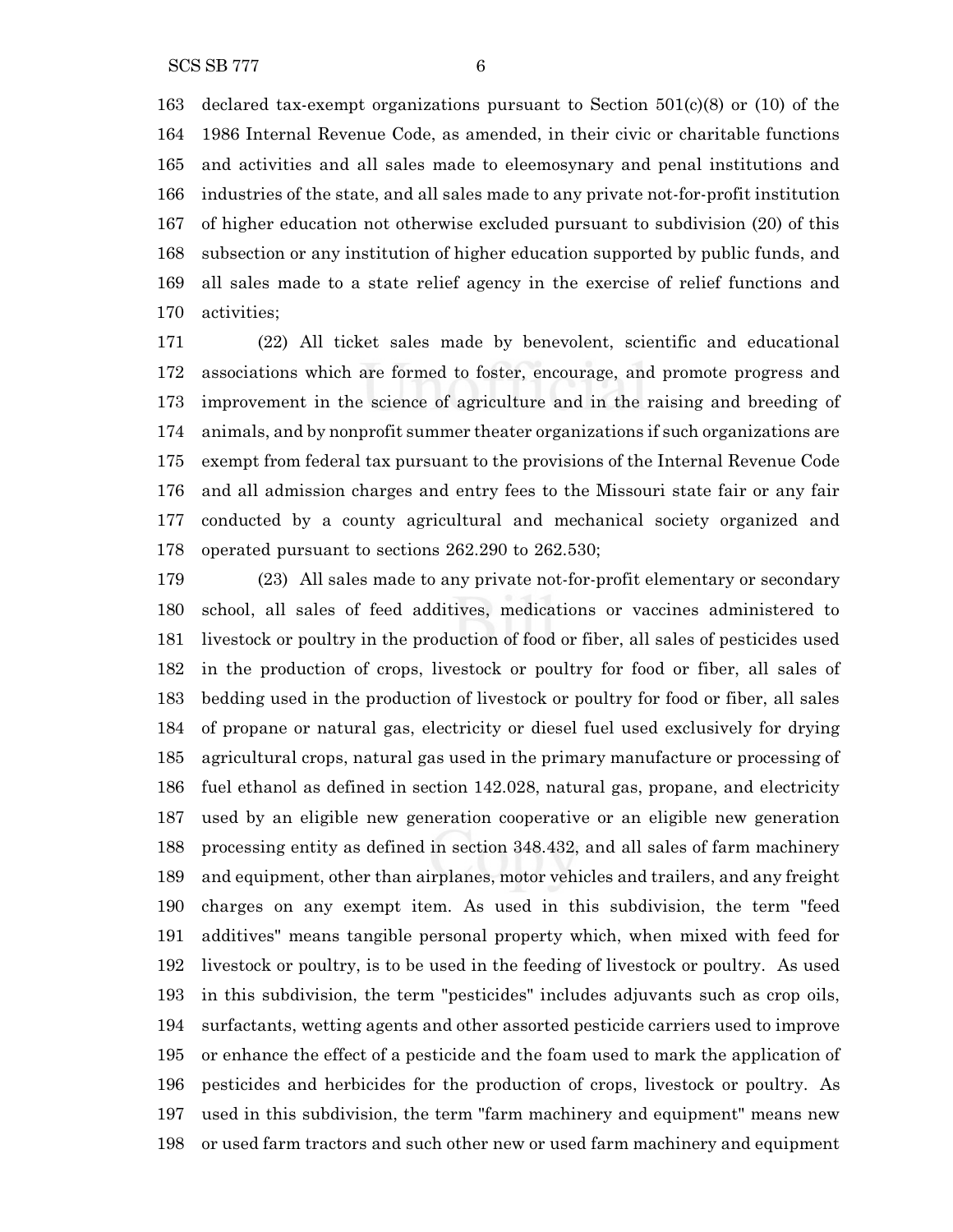and repair or replacement parts thereon and any accessories for and upgrades to such farm machinery and equipment, rotary mowers used exclusively for agricultural purposes, and supplies and lubricants used exclusively, solely, and directly for producing crops, raising and feeding livestock, fish, poultry, pheasants, chukar, quail, or for producing milk for ultimate sale at retail, including field drain tile, and one-half of each purchaser's purchase of diesel fuel therefor which is:

(a) Used exclusively for agricultural purposes;

 (b) Used on land owned or leased for the purpose of producing farm products; and

 (c) Used directly in producing farm products to be sold ultimately in processed form or otherwise at retail or in producing farm products to be fed to livestock or poultry to be sold ultimately in processed form at retail;

 (24) Except as otherwise provided in section 144.032, all sales of metered water service, electricity, electrical current, natural, artificial or propane gas, wood, coal or home heating oil for domestic use and in any city not within a county, all sales of metered or unmetered water service for domestic use:

 (a) "Domestic use" means that portion of metered water service, electricity, electrical current, natural, artificial or propane gas, wood, coal or home heating oil, and in any city not within a county, metered or unmetered water service, which an individual occupant of a residential premises uses for nonbusiness, noncommercial or nonindustrial purposes. Utility service through a single or master meter for residential apartments or condominiums, including service for common areas and facilities and vacant units, shall be deemed to be for domestic use. Each seller shall establish and maintain a system whereby individual purchases are determined as exempt or nonexempt;

 (b) Regulated utility sellers shall determine whether individual purchases are exempt or nonexempt based upon the seller's utility service rate classifications as contained in tariffs on file with and approved by the Missouri public service commission. Sales and purchases made pursuant to the rate classification "residential" and sales to and purchases made by or on behalf of the occupants of residential apartments or condominiums through a single or master meter, including service for common areas and facilities and vacant units, shall be considered as sales made for domestic use and such sales shall be exempt from sales tax. Sellers shall charge sales tax upon the entire amount of purchases classified as nondomestic use. The seller's utility service rate classification and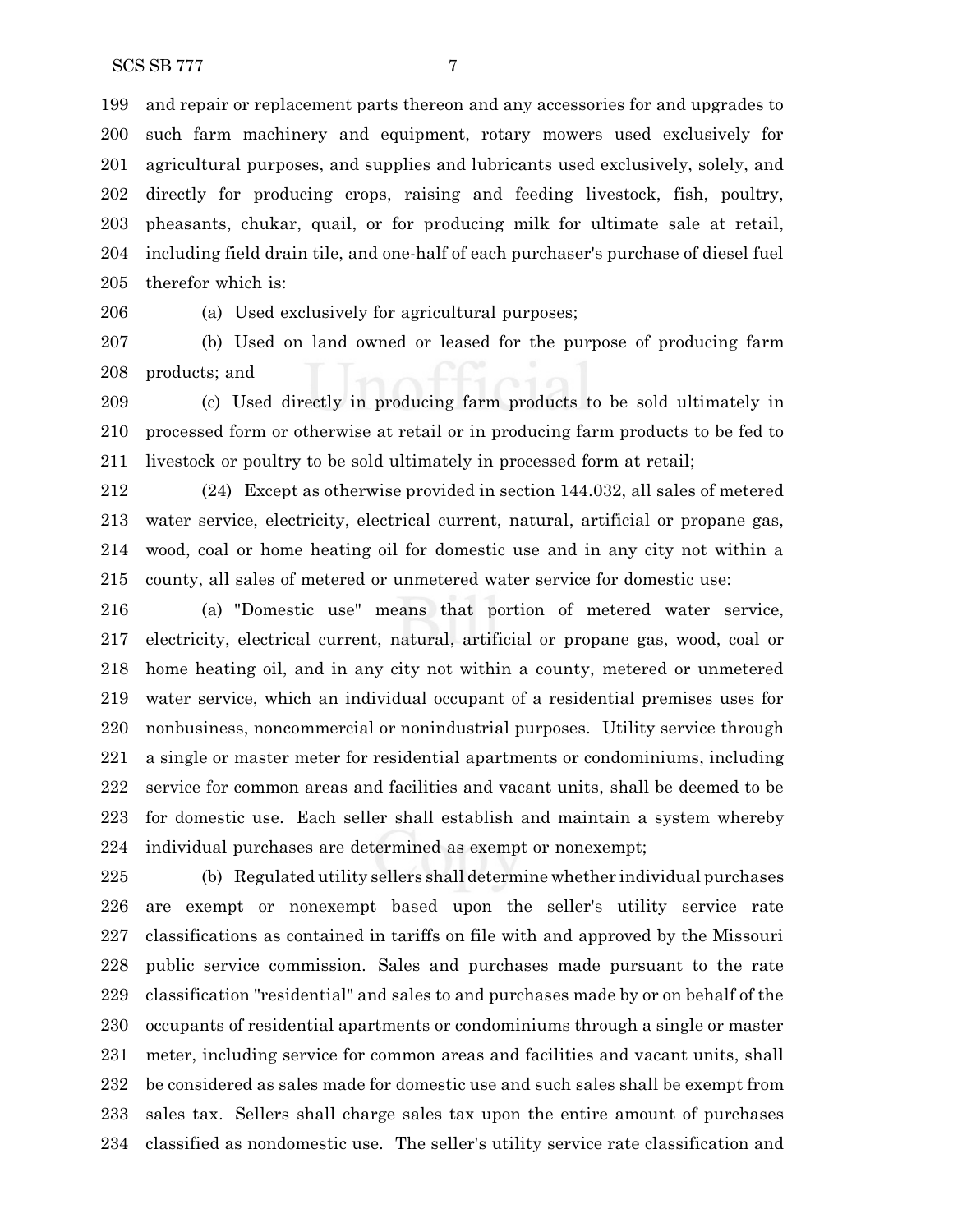the provision of service thereunder shall be conclusive as to whether or not the utility must charge sales tax;

 (c) Each person making domestic use purchases of services or property and who uses any portion of the services or property so purchased for a nondomestic use shall, by the fifteenth day of the fourth month following the year of purchase, and without assessment, notice or demand, file a return and pay sales tax on that portion of nondomestic purchases. Each person making nondomestic purchases of services or property and who uses any portion of the services or property so purchased for domestic use, and each person making domestic purchases on behalf of occupants of residential apartments or condominiums through a single or master meter, including service for common areas and facilities and vacant units, under a nonresidential utility service rate classification may, between the first day of the first month and the fifteenth day of the fourth month following the year of purchase, apply for credit or refund to the director of revenue and the director shall give credit or make refund for taxes paid on the domestic use portion of the purchase. The person making such purchases on behalf of occupants of residential apartments or condominiums shall have standing to apply to the director of revenue for such credit or refund;

 (25) All sales of handicraft items made by the seller or the seller's spouse if the seller or the seller's spouse is at least sixty-five years of age, and if the total gross proceeds from such sales do not constitute a majority of the annual gross income of the seller;

 (26) Excise taxes, collected on sales at retail, imposed by Sections 4041, 4061, 4071, 4081, 4091, 4161, 4181, 4251, 4261 and 4271 of Title 26, United States Code. The director of revenue shall promulgate rules pursuant to chapter 536 to eliminate all state and local sales taxes on such excise taxes;

 (27) Sales of fuel consumed or used in the operation of ships, barges, or waterborne vessels which are used primarily in or for the transportation of property or cargo, or the conveyance of persons for hire, on navigable rivers bordering on or located in part in this state, if such fuel is delivered by the seller to the purchaser's barge, ship, or waterborne vessel while it is afloat upon such river;

 (28) All sales made to an interstate compact agency created pursuant to sections 70.370 to 70.441 or sections 238.010 to 238.100 in the exercise of the functions and activities of such agency as provided pursuant to the compact;

(29) Computers, computer software and computer security systems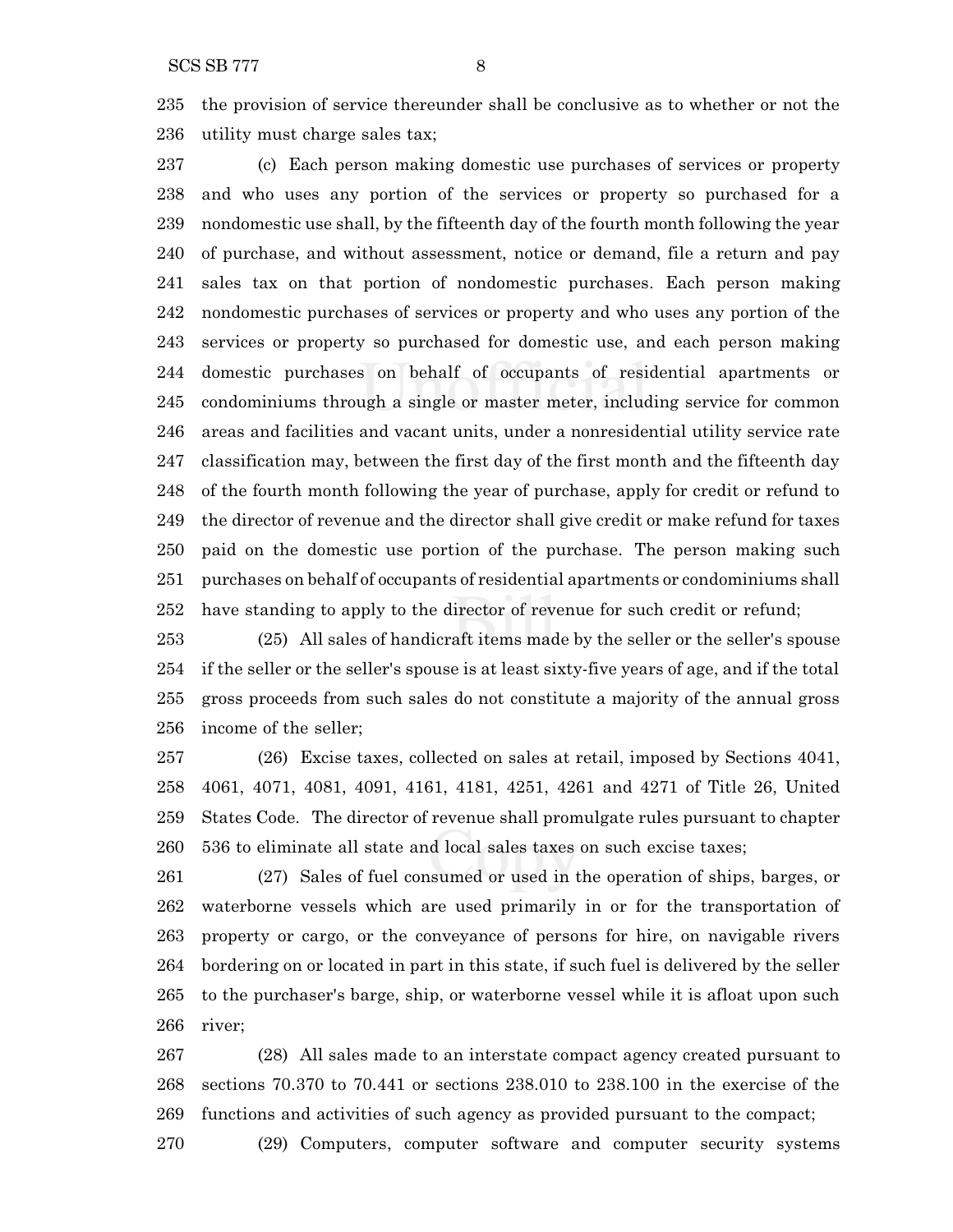purchased for use by architectural or engineering firms headquartered in this state. For the purposes of this subdivision, "headquartered in this state" means the office for the administrative management of at least four integrated facilities operated by the taxpayer is located in the state of Missouri;

 (30) All livestock sales when either the seller is engaged in the growing, producing or feeding of such livestock, or the seller is engaged in the business of buying and selling, bartering or leasing of such livestock;

 (31) All sales of barges which are to be used primarily in the transportation of property or cargo on interstate waterways;

 (32) Electrical energy or gas, whether natural, artificial or propane, water, or other utilities which are ultimately consumed in connection with the manufacturing of cellular glass products or in any material recovery processing plant as defined in subdivision (5) of this subsection;

 (33) Notwithstanding other provisions of law to the contrary, all sales of pesticides or herbicides used in the production of crops, aquaculture, livestock or poultry;

 (34) Tangible personal property and utilities purchased for use or consumption directly or exclusively in the research and development of agricultural/biotechnology and plant genomics products and prescription pharmaceuticals consumed by humans or animals;

(35) All sales of grain bins for storage of grain for resale;

 (36) All sales of feed which are developed for and used in the feeding of pets owned by a commercial breeder when such sales are made to a commercial breeder, as defined in section 273.325, and licensed pursuant to sections 273.325 to 273.357;

 (37) All purchases by a contractor on behalf of an entity located in another state, provided that the entity is authorized to issue a certificate of exemption for purchases to a contractor under the provisions of that state's laws. For purposes of this subdivision, the term "certificate of exemption" shall mean any document evidencing that the entity is exempt from sales and use taxes on purchases pursuant to the laws of the state in which the entity is located. Any contractor making purchases on behalf of such entity shall maintain a copy of the entity's exemption certificate as evidence of the exemption. If the exemption certificate issued by the exempt entity to the contractor is later determined by the director of revenue to be invalid for any reason and the contractor has accepted the certificate in good faith, neither the contractor or the exempt entity shall be liable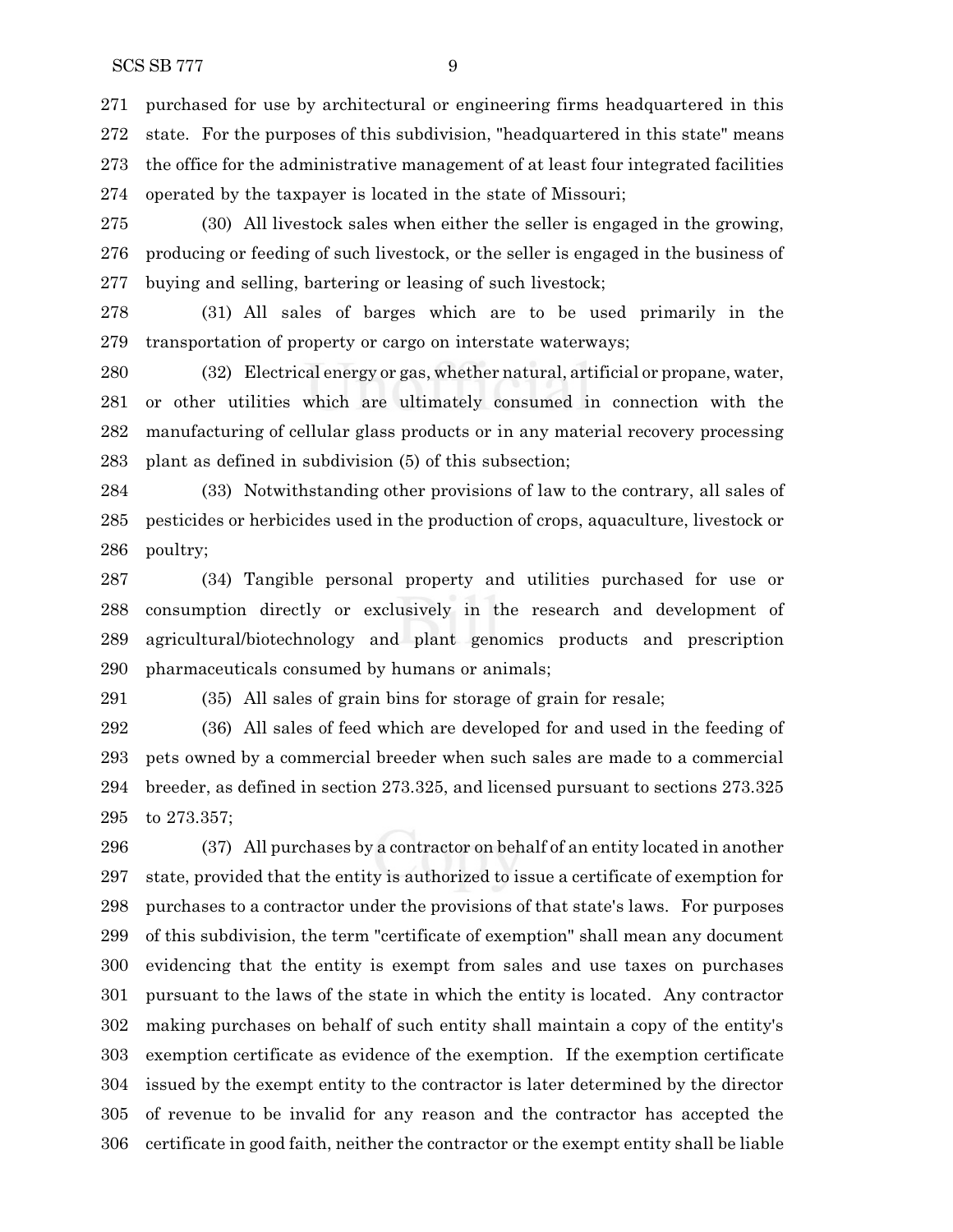for the payment of any taxes, interest and penalty due as the result of use of the invalid exemption certificate. Materials shall be exempt from all state and local sales and use taxes when purchased by a contractor for the purpose of fabricating tangible personal property which is used in fulfilling a contract for the purpose of constructing, repairing or remodeling facilities for the following:

 (a) An exempt entity located in this state, if the entity is one of those entities able to issue project exemption certificates in accordance with the provisions of section 144.062; or

 (b) An exempt entity located outside the state if the exempt entity is authorized to issue an exemption certificate to contractors in accordance with the provisions of that state's law and the applicable provisions of this section;

 (38) All sales or other transfers of tangible personal property to a lessor who leases the property under a lease of one year or longer executed or in effect at the time of the sale or other transfer to an interstate compact agency created pursuant to sections 70.370 to 70.441 or sections 238.010 to 238.100;

 (39) Sales of tickets to any collegiate athletic championship event that is held in a facility owned or operated by a governmental authority or commission, a quasi-governmental agency, a state university or college or by the state or any political subdivision thereof, including a municipality, and that is played on a neutral site and may reasonably be played at a site located outside the state of Missouri. For purposes of this subdivision, "neutral site" means any site that is not located on the campus of a conference member institution participating in the event;

 (40) All purchases by a sports complex authority created under section 64.920, and all sales of utilities by such authority at the authority's cost that are consumed in connection with the operation of a sports complex leased to a professional sports team;

 (41) **[**Beginning January 1, 2009, but not after January 1, 2015,**] All** materials, replacement parts, and equipment purchased for use directly upon, and for the modification, replacement, repair, and maintenance of aircraft, aircraft power plants, and aircraft accessories;

 (42) Sales of sporting clays, wobble, skeet, and trap targets to any shooting range or similar places of business for use in the normal course of business and money received by a shooting range or similar places of business from patrons and held by a shooting range or similar place of business for redistribution to patrons at the conclusion of a shooting event.